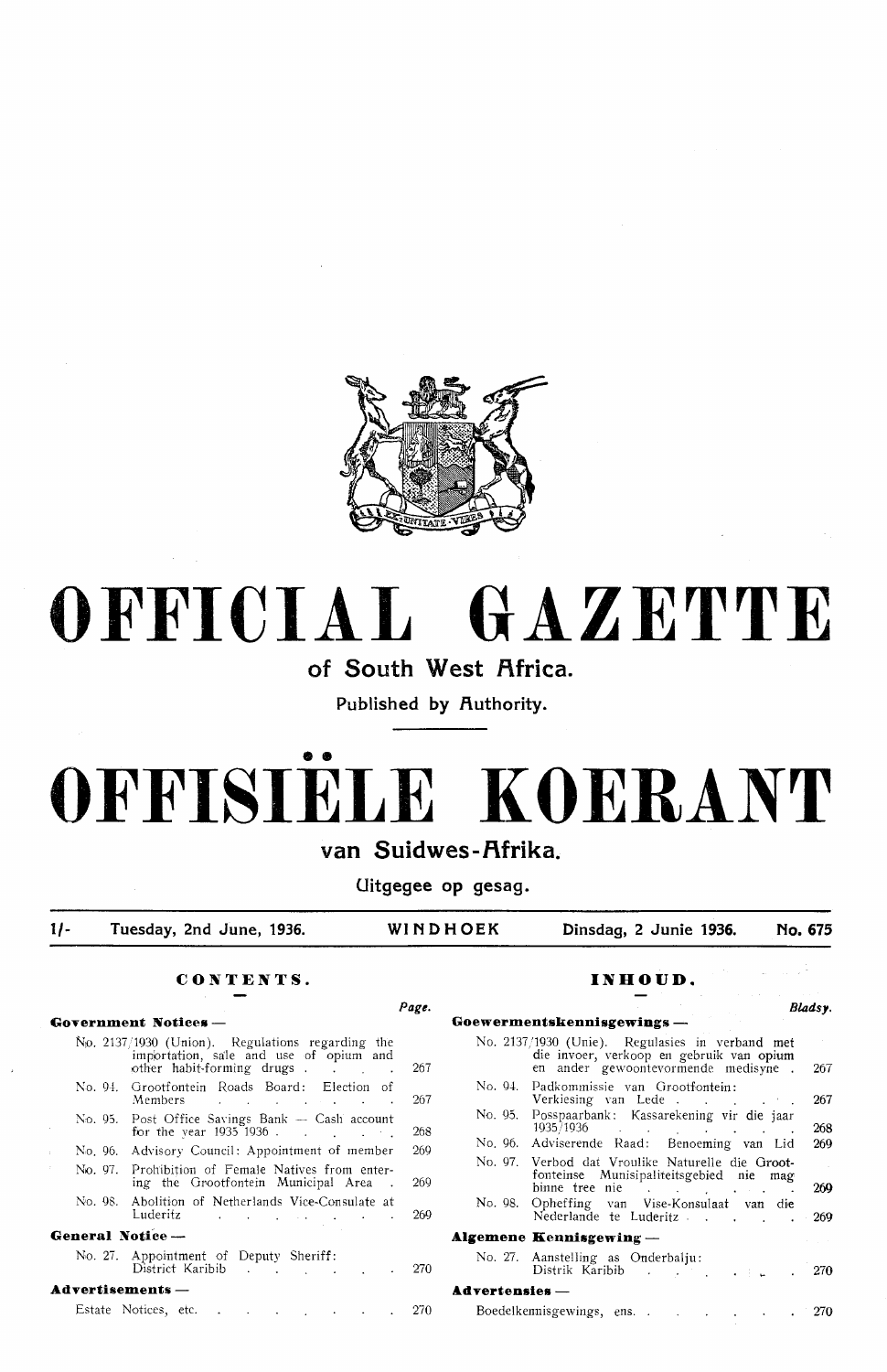# Government Notices.

Goewermentskennisgewings.

The following Government Notices are published for general information.

> F. P. COURTNEY CLARKE, *Secretary for South West Africa.*

Office of the Administrator, Windhoek.

No. 2137 (Union).] [28th November, 1930. No. 2137 (Unie).] [28 November 1930.

REGULATIONS REGARDING THE IMPORTATION, SALE AND USE OF OPIUM AND OTHER HABIT-FORMING DRUGS.

The Minister of Public Health has been pleased under section *seventy-two* of the Medical, Dental and Pharmacy Act, No. 13 of 1928, and after consultation with the South African Medical Council and the South African Pharmacy Board, to amend No. 9 of the Regulations regarding the importation, sale and use of opium and other habit-forming drugs, published under Government Notice No. 4 of the 4th January, 1929, as follows:-

After "9" insert "(a)" and after the word "same" in the fourth line *insert* "and any drug or plant refened *to*  in any section of the said Chapter, if there is reasonable ground for suspecting that it has been unlawfully imported,<br>acquired, produced, extracted, derived or manufactured''; and *delete* all the words after "seized".

Insert new sub-section  $(b)$  as follows:-

"(b) All materials and articles so seized and all materials forfeited as a result of legal proceedings under section seventy of the Act, shall be destroyed; provided that any saleable habit-forming drug other than dagga may be disposed of after informal tender to any registered chemist and druggist, or medical practitioner, or dentist or authorized veterinarian after the necessary permit has been obtained."

No. 94.] [18th May, 1936. No. 94.] [18 Mei 1936.

# ELECTION OF MEMBERS. VERKIESING VAN LEDE.

It is hereby notified for general information, in terms of section *nineteen* of the Roads and Outspans Ordinance, 1927, (Ordinance No. 15 of 1927), that the undermentioned gentlemen have been ekcted as members of the Orootfontein  $\bar{\text{R}}$ oads Board, for the period ending 31st March, 1939:—

- 1. Casper Hensen Ward No. 1.
- 2. Ernst Emil Dressel . . . . Ward No. 2.
- 3. Walter Bernh'ard Volkmann Ward No. 3.
- 4. Friedrich Carl Albert Payne Ward No. 4,

Die volgende Goewermentskennisgewings word vir algegemene informasie gepubliseer.

> F. P. COURTNEY CLARKE, *Sekretaris vir Suidwes-Afrika.*

Kantoor van die Administrateur, Windhoek,

REOULASIES IN VERBAND MET DIE INVOER, VERKOOP EN GEBRUIK VAN OPIUM EN ANDER GEWOONTE-VORMENDE MEDISYNE.

Die Minister van Volksgesondheid het goedgevind om krag-<br>tens artikel *twee-en-sewentig* van die Wet op Geneeshere, Tandartse en Aptekers, No. 13 van 1928, en in oorlêg met die Suid-Afrikaanse Geneeskundige Raad en die Suid-Afrikaanse Aptekerskommissie, No. 9 van die Regulasies be-<br>treffende die invoer, verkoop en gebruik van opium en<br>ander gewoontevormende medisyne, gepubliseer by Goewer-<br>mentskennisgewing No. 4 van 4 Januarie 1929, as volg wysig:-

Na "9" voeg in "(a)" en na die woord "daarvan" *vo:g* in "en enige medisyne of plant waarna in enige gedeelte van<br>genoemde Hoofstuk verwys word, indien daar billike rede is<br>om te vermoed dat dit onwettig ingevoer, gekry, gemaak, geëkstraheer, verkry of vervaardig is'<sup>y</sup>, en *skrap* alle woorde<br>na die woorde "in beslag geneem".

Voeg *in* onderstaande nuwe subartikel (b) :-

 $"$ (b) Alle materiaal en artikels aldus in beslag geneem en alle materiaal as gevolg van wetlike prosedure ooreen- komstig artikel *ss wentig* van die Wet, verbeurd ver- klaar, moet vernietig word; met dien verstande, dat alle verkoopbare gewoontevormende medisyne, behalwe dagga, per informele tender aan 'n geregistreerde apteker<br>en drogis, of geneesheer, of tandarts, of geautoriseerde veeartsenykundige, van die hand gesit kan word nadat die vereiste permit daarvoor verleen is."

# GROOTFONTEIN ROADS BOARD. PADKOMMISSIE VAN GROOTFONTEIN.

Vir algemene inligting word hiermee, ooreenkomstig artikel *nee;ntien* van die Paaie en Uitspanplekke Ordonnansie 1927 (Ordonnansie No. 15 van 1927), bekend gemaak dat die hierondergenoemde here as lede van die Padkommissie van<br>Grootfontein vir die tydperk eindigende 31 Maart 1939, verkies is:-

| 1. Casper Hensen<br>$\mathbf{r}$                   | $\sim$         | $\mathbf{r}$             | $Wyk$ No. 1. |
|----------------------------------------------------|----------------|--------------------------|--------------|
| 2. Ernst Emil Dressel.<br><b>Contract Contract</b> | <b>Service</b> | <b>Contract Contract</b> | $Wyk$ No. 2. |
| 3. Walter Bernhard Volkmann.                       |                | $\mathbf{r}$             | $Wyk$ No. 3. |
| 4. Friedrich Carl Albert Payne.                    |                |                          | Wyk No. 4.   |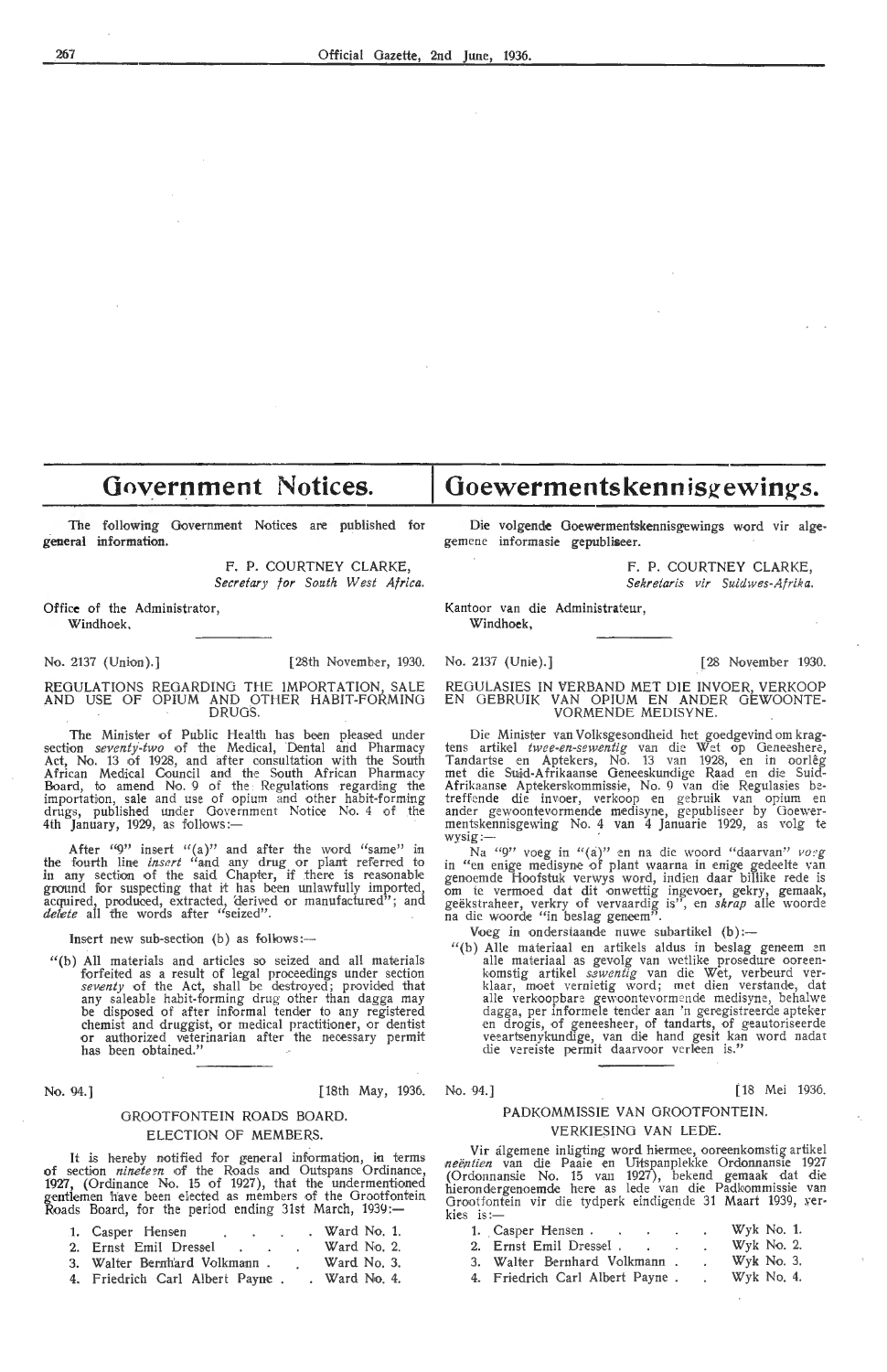## (No. 95 of 1936.)

## THE DEPARTMENT OF POSTS AND TELEGRAPHS. SOUTH WEST AFRICA.

## POST OFFICE SAVINGS BANK.

## CASH ACCOUNT FOR THE YEAR 1935-1936. **RECEIPTS**

### ONTVANGSTE. Balance 1st April, 1935

| Dalance ist April, 1955<br>Saldo op 1 April 1935                                            | $\pm 226,745$ 4 6       |     |
|---------------------------------------------------------------------------------------------|-------------------------|-----|
| Receipts from Postmasters<br>Ontvangste van Posmeesters                                     | 180,028 1 7             |     |
| S.W.A. Deposits Accepted in Union<br>S.W.A. Stortings in Unie ontvang.                      | 8,627 19 9              |     |
| Transfers from Union<br>Oorboekings van Unie                                                | 579                     | 8 0 |
| Transfers from Certificate Account<br>Oorboekings van Sertifikaatrekening                   | $3,550 \quad 0 \quad 0$ |     |
| Interest allowed on Deposits                                                                | 5,708 2 10              |     |
| Rente op stortings<br>Interest on Certificates transferred to Savings                       |                         |     |
| Bank Account<br>Rente op Sertifikate na Spaarbankrekening<br>oorgeboek                      | 974 16 6                |     |
| Warrants issued not cashed on 1st April, 1935<br>Betaalorders uitgereik maar nog nie betaal |                         |     |
| nie op 1 April 1935. $\ldots$                                                               | $1,436$ 5 4             |     |
|                                                                                             |                         |     |

## SAVINGS BANK CERTIFICATE ACCOUNT.

RECE IPTS.

ONTVANGSTE.<br>Balance 1st April

| Balance 1st April, 1935, excluding accrued<br>Interest                   |  |  |                                    |  |
|--------------------------------------------------------------------------|--|--|------------------------------------|--|
| Saldo op 1 April 1935 met uitsondering van                               |  |  | £40,100 0 0                        |  |
| Transfers from Savings Bank Account<br>Oorboekings van Spaarbankrekening |  |  | $6,400 \quad 0 \quad 0$            |  |
| Certificates issued direct<br>Sertifikate direk uitgereik                |  |  | $30,000 \quad 0 \quad 0$           |  |
|                                                                          |  |  | $£76,500 \quad 0 \quad 0$          |  |
| SAVINGS                                                                  |  |  | BANK CERTIFICATE INTEREST ACCOUNT. |  |

# RECEIPTS.

| ONTVANGSTE. |
|-------------|
|-------------|

|                                                                                             | £2,355 15 11 |  |
|---------------------------------------------------------------------------------------------|--------------|--|
| Accrued Interest at 31.3.1936<br>Opgelope Rente op $31.3.36$                                | 954 12 3     |  |
| Additional Interest earned during the year<br>Addisionele rente bygevoeg gedurende die jaar | 603 4 5      |  |
| Accrued Interest at 1.4.1935<br>Opgelope rente op $1.4.1935$                                | £797 19 3    |  |

WINDHOEK, 11th May, 1936. 11 Mei 1936.

## (No. 95 van 1936.)

## DIE DEPARTEMENT VAN POS EN TELEGRAAFWESE. SUIDWES-AFRIKA.

## POSSPAARBANK.

## KASSARE KENING VIR DIE JAAR 1935-1936.

PAYMENTS. UITBETALINGE.

| Payments to Savings Bank Depositors<br>Uitbetalinge aan Spaarbank Inlêers .<br>$\mathbf{r}$                                                                                                                                                                                    | £126,336 15 1 |            |   |
|--------------------------------------------------------------------------------------------------------------------------------------------------------------------------------------------------------------------------------------------------------------------------------|---------------|------------|---|
| Transfers to Certificate Account<br>Oorboekings na Sertifikaatrekening .                                                                                                                                                                                                       | 6,400         | $0\quad 0$ |   |
| S.W.A. Warrants paid in Union<br>S.W.A. Betaalorders in die Unie Betaal                                                                                                                                                                                                        | 22,052        | 3 6        |   |
| Transfers to Union<br>Oorboekings na Unie<br>$\mathbf{r}$ , and the contract of the contract of the contract of the contract of the contract of the contract of the contract of the contract of the contract of the contract of the contract of the contract of the contract o | 2,148 1 0     |            |   |
| Warrants issued not cashed on 31st March,<br>1936                                                                                                                                                                                                                              |               |            |   |
| Betaalorders uitgereik maar nog nie betaal nie<br>op 31 Maart 1936                                                                                                                                                                                                             | $1,168$ 12 9  |            |   |
| Balance due to depositors<br>Saldo aan inlêers verskuldig.<br>$\sim$ $\sim$ $\sim$                                                                                                                                                                                             | 269,544       |            | 2 |
|                                                                                                                                                                                                                                                                                |               |            |   |

£427,649 18 6

| SPAARBANK SERTIFIKAAT REKENING.                                                                |  |                            |  |
|------------------------------------------------------------------------------------------------|--|----------------------------|--|
|                                                                                                |  | PAYMENTS.<br>UITBETALINGE. |  |
| Transfers to Savings Bank Account<br>Oorboekings na Spaarbankrekening $\therefore$ £ 3,550 0 0 |  |                            |  |
| Payments by cheque<br>Uitbetalinge per tjek<br>the contract of the contract of the con-        |  | $8,000 \quad 0 \quad 0$    |  |
| Balance due to Certificate holders<br>Saldo aan Sertifikaathouers verskuldig.                  |  | 64,950 0 0                 |  |

£76,500 *0*  0

ASSETS. **BATE.** 

## SPAARBANK-SERTIFIKAAT-RENTEREKENING.

| JAMES A. VENNING,<br>Director of Posts and Telegraphs.                          |                                 |                      |    |  |
|---------------------------------------------------------------------------------|---------------------------------|----------------------|----|--|
|                                                                                 |                                 | $\pounds2,355$ 15 11 |    |  |
| Balance due to Certificate Holders<br>Saldo aan Sertifikaathouers verskuldig.   |                                 | 954 12 3             |    |  |
| Payments by cheque<br>Uitbetalinge per tjek.<br>$\cdot$ $\cdot$ $\cdot$ $\cdot$ |                                 | 426                  | 72 |  |
| Transfers to Savings Bank Account<br>Oorboekings na Spaarbankrekening           | <b>Contract Contract Street</b> | £974 16 6            |    |  |
|                                                                                 | PAYMENTS.                       | UITBETALINGE.        |    |  |

Direkteur van Pos en Telegraafwese.

## POST OFFICE SAVINGS BANK BALANCE ACCOUNT. **POSSPAARBANK BALANSSTAAT.**

## LIABILITIES. LASTE.

| Balance due to depositors 31.3.36<br>Saldo aan Inlêers verskuldig 31.3.36                    | $\text{\pounds}269.544 \quad 6 \quad 2$ |  | Funds lodged with Public Debt Commissioners<br>Fondse by Staatskuld-Kommissarisse gedeponeer £339,489 $\,$ 4 $\,$ 10 |      |
|----------------------------------------------------------------------------------------------|-----------------------------------------|--|----------------------------------------------------------------------------------------------------------------------|------|
| Balance due to Certificate Holders 31.3.36<br>Saldo aan Sertifikaathouers verskuldig 31.3.36 | 64,950 0 0                              |  |                                                                                                                      |      |
| Accrued Interest Savings Bank Certificates<br>31.3.1936                                      |                                         |  |                                                                                                                      |      |
| Opgelope Rente Spaarbanksertifikate 31.3.1936                                                | 954 12 3                                |  |                                                                                                                      |      |
| Warrants issued but not cashed 31.3.36<br>Betaalorders uitgereik maar nog nie betaal         |                                         |  |                                                                                                                      |      |
|                                                                                              | 1,168 12 9                              |  |                                                                                                                      |      |
| Balance due to Imprest Account                                                               |                                         |  |                                                                                                                      |      |
| Balans aan Voorskotrekening verskuldig                                                       | 2,871 13 8                              |  |                                                                                                                      |      |
|                                                                                              | £339,489 4 10                           |  | £339,489                                                                                                             | 4 10 |
|                                                                                              |                                         |  |                                                                                                                      |      |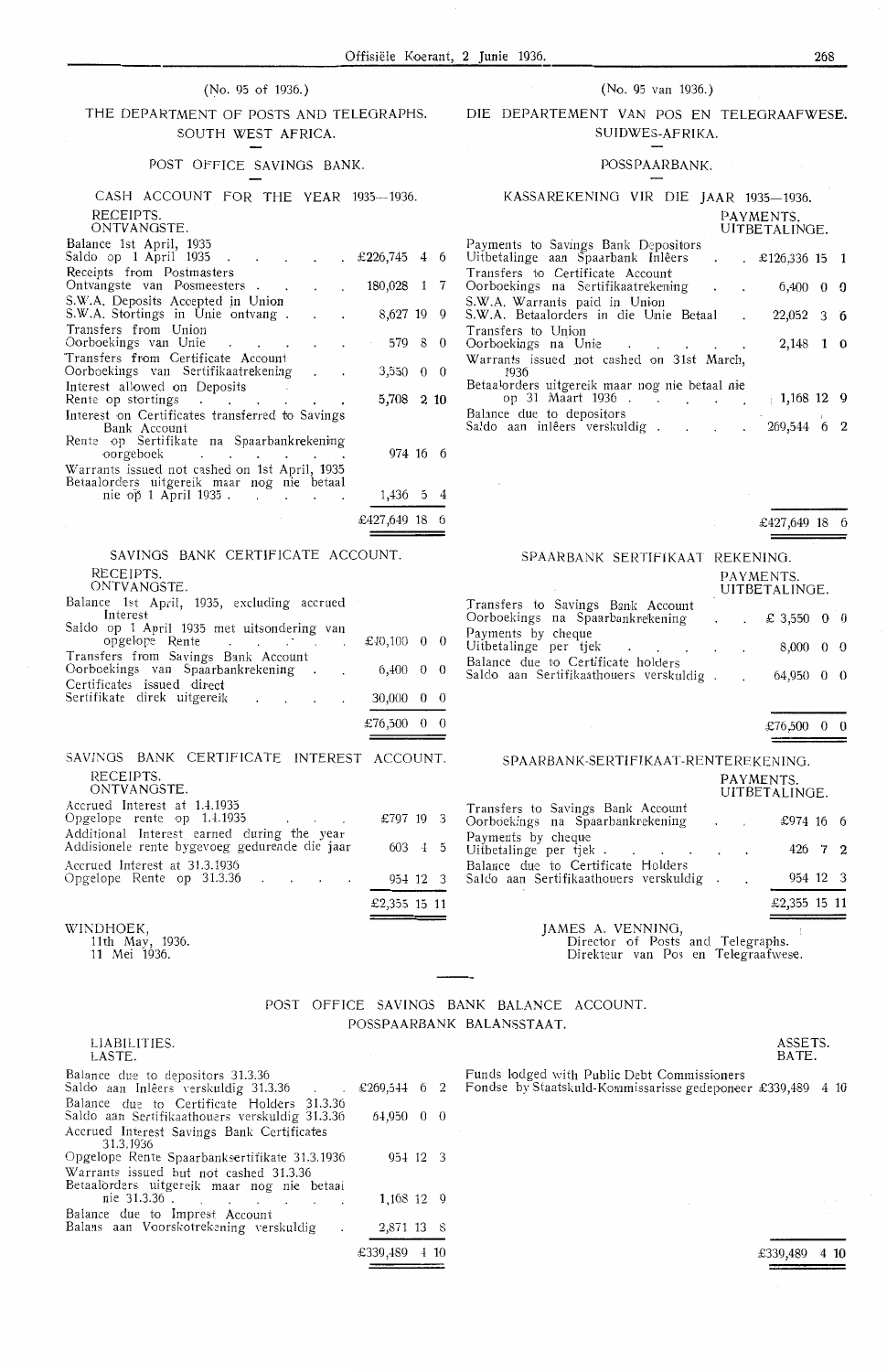POST OFFICE SAVINGS BANK INCOME ACCOUNT FOR THE YEAR ENDING 31ST MARCH, 1936. POSKANTOOR SPAARBANK INKOMSTEREKENING VIR DIE JAAR GEEINDIG 31 MAART 1936. **To** interest and Dividends on investments Aan rente en Diwidende op Beleggings . £13,619 8 2 By interest allowed to Savings Bank Depositors Per rente toegeken aan Spaarbank Inleers By Accrued Interest Savings Bank Certificate Per Opgelope Rente Spaarbanksertifikaathouers By additional interest allowed to Certificate<br>Holders Per addisionele Rente toegeken aan Sertifikaathouers By difference to credit revenue Per verskil aan Krediet inkomste

£13,619 8 2

WINDHOEK, 11th May, 1936. 11 Mei 1936.

## No. 96.] [23rd May, 1936. No. 96.] [23 Mei 1936.

## ADVISORY COUNCIL: APPOINTMENT OF MEMBER.

His Honour the Administrator has been pleased, with the oonsent of His ExoeHency the Oovernor-Oeneral of the Union of South Africa, and in terms of sub-section (5) of section *seven* of the South West Africa Constitution Act, 1925 (Act No. 42 of 1925), to appoint EMIL FREDERICH OETTLE, Esquire, as a member of the Advisory Council vice David Izak Hendrik Ryk Meintjes, Esquire, (resigned), with effect from 15th May, 1936.

## No. 97.] .[29th May, 1936. No. 97.] [29 Mei 1936.

It is hereby notified for general information that His Honour the Administrator, in terms of section *eleven* (1) (d). of the Natives (Urban Areas) Proclamation, 1924 (No. 34 of 1924), as amended by section four (a) of Proclamation No. 4 of 1932, 'has been pleased to prohibit any female native from entering the Grootfontein Urban Area after the<br>1st 'day of June, 1936, without having first obtained a<br>certificate of approval from the Native Commissioner, Grootflontein, which certificate shall be produced by such native female on demand by any authorised officer requiring the same.

No. 98.] [2nd June, 1936.

### ABOLITION OF NETHERLANDS VICE-CONSULATE AT LUDERITZ.

It is hereby notified for general information that the Vice-Consulate of the Netherlands at Luderitz was abolished as from the 4th March, 1936.

£5,708 2 10

954 12 3

603 4 5

6,353 8 8 £13,619 8 2

## ADVISERENDE RAAD: BENOEMING VAN LID.

Director of Posts and Telegraphs.<br>Direkteur van Pos en Telegraafwese.

**JAMES A. VENNING,** 

Dit het Sy Edele di,e Administrafour behaag om, oor- eenkomstig subartikel (5) van artikel *sew.e* van die "Zuidwest-Afrika Konstitutie Wet 1925" (No. 42 van 1925), met goedkeuring van Sy Eksellensie die Ooewerneur-Generaal van<br>die Unie van Suid-Afrika, die weled. heer EMIL FREDERICH OETTLE as lid van die Adviserende Raad in die plek van die weled. heer David Izak Hendrik Ryk Me'ntjes, (bedank), vanaf 15 Mei 1936 aan te stel.

Hiermee word vir algemene inligting bekendgemaak dat dit Sy Edele die Administrateur behaag het om, ooreen-<br>komstig artikel *elf* (1) (d) van "De Naturellen (Stedelike Gebieden) Proklamatie 1924'' (No. 34 van 1924), soos ge-<br>wysig deur artikel *vier* (a) van Proklamasie No. 4 van<br>1932, enige vroulike naturel te belet om die Grootfonteinse Stedelike gebied in te kom na die 1ste dag van Junie 1936, sonder om eers 'n sertifikaat van goedkeuring verkry te hê van die Naturelle Kommissaris, Grootfontein. Sodanige<br>sertifikaat moet getoon word deur so 'n naturelle vrou op versoek van enige gemagtigde amptenaar wat dit verlang.

No. 98.] [2 Junie 1936.

## OPHEFFING VAN VISE-KONSULAAT VAN DIE NEDERLANDE TE LUDERITZ.

Hierby word vir algemene informasie bekendgemaak dat die Vise-Konsulaat van die Nederlande te Luderitz vanaf 4 Maart 1936 opgehef is.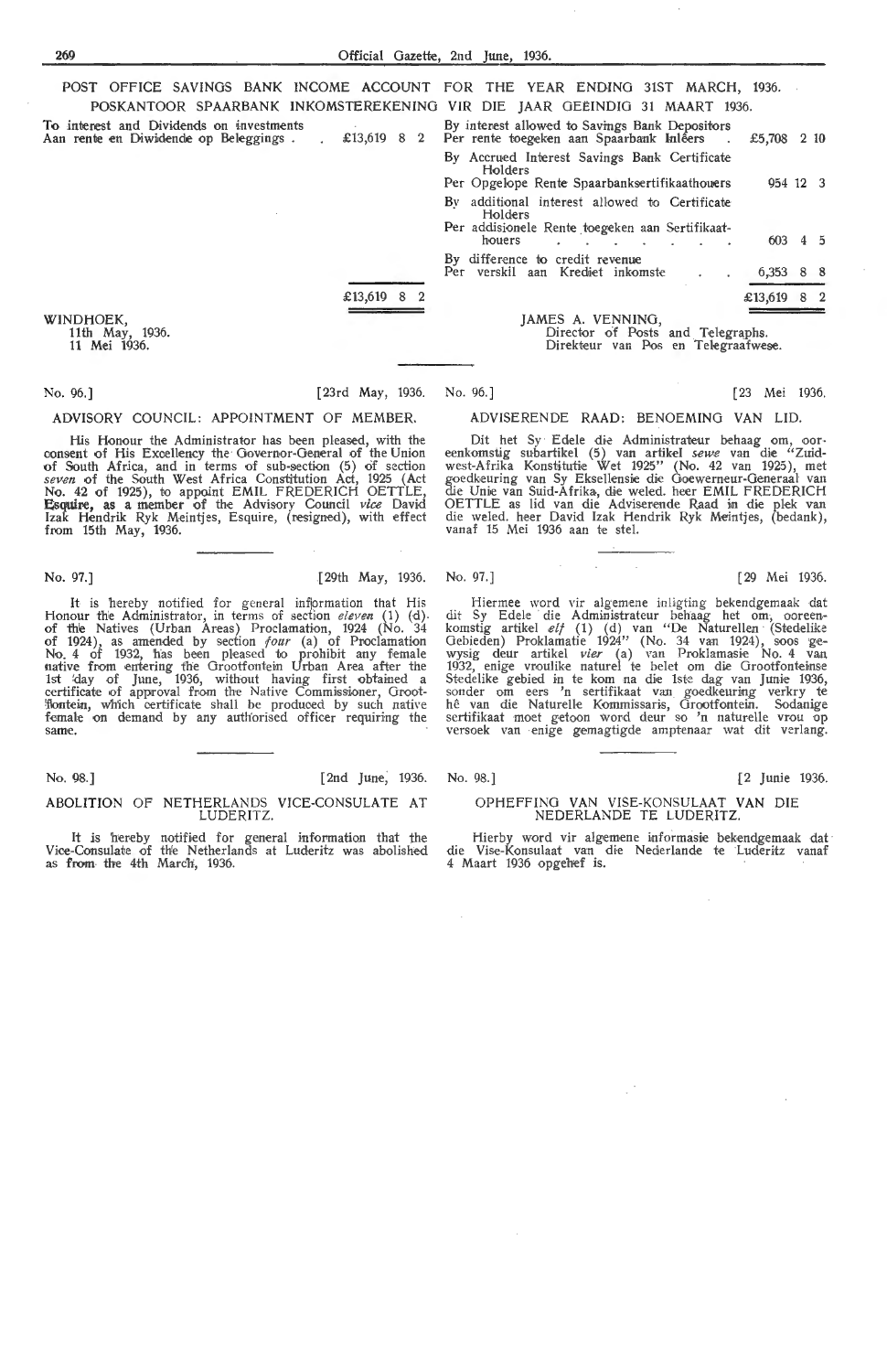# **General Notices.**

## (No. 27 of 1936.)

Notice is hereby given that I have appointed ALOIS<br>JOSEPH SIMKOVSKY to be Deputy Sheriff of and for JOSEPH SIMKOVSKY to be Deputy Sheriff of and for<br>the Magisterial District of Karibib with effect from the<br>12th day of May, 1936, vice Montagu Philip Kirsch, resigned.

> J. M. M. COMMAILLE, Sheriff of South West Africa.

Windhoek,

12th May, 1936.

# **Algemene Kennisgewings.**

## (No. 27 van 1936.)

Hiermee word bekend gemaak dat ek ALOIS JOSEPH SIMKOVSKY aangestel het as Onderbalju van en vir die<br>Magistraatsdistrik Karibib met ingang vanaf die 12de dag<br>van Mei 1936, in die plek van Montagu Philip Kirsch, wie bedank het.

> L. M. M. COMMAILLE Balju van Suidwes-Afrika.

Windhoek, 1911 Mei 1036.

# **Advertisements.**

## ADVERTISING IN THE OFFICIAL GAZETTE OF SOUTH WEST **AFRICA.**

1. The *Official Gazette* will be published on the 1st and 15th day of each month; in the event of either of those days falling on a Sunday or Public Holiday, the *Gazette* will be published on the next succeeding working day.

2 Advertisements for insertion in the *Gazette* must be delivered at the office of the Secretary for South West Africa (Room 46, Government Buildings, Windhoek) in the languages<br>in which they are to be published, not later than 4.30 p.m.<br>on the *ninth* day before the date of publication of the *Gazette* in which they are to be inserted.

Advertisements will be inserted in the *Gazette* after the official matter or in a supplement to the *Gazette* at the discretion of the Secretary.

4. Advertisements will be published in the *Official*  Gazette in the English, Dutch or German languages; the necessary translations must be furnished by the advertiser or his agent. It should be borne in mind however, that the German version of the *Gazette* is a translation only and not the authorised issue.

5. Only legal advertisements are accepted for publication in the *Official Gazette*, and are subject to the approval of the Secretary for South West Africa, who can refuse to accept or decline further publication of any advertisement.

6. Advertisements should as far as possible be typewritten. Manuscript of advertisements should be written on<br>one side of the paper only, and all proper names plainly inscribed; in the event of any name being incorrectly printed as a result of indistinct writing, the advertisement can only be republished on payment of the cost of another insertion.

7. The Subscription for the *Official Gazette* is 20/- per annum, post free in this Territory and the Union of South Africa obtainable from Messrs. John Meinert Ltd., Box 56, Windhoek. Postage must be prepaid by Overseas subscribers. Single copies of the *Gazette* may be obtained either from Messrs. John Meinert Ltd., Box 56, Windhoek, or from the Secretary for South West Africa at the price of 1/- per copy.

8. The charge for the insertion of advertisements other than the notices mentioned in the succeeding paragraph is at the rtae of 7/6 per inch single column and 15/- per inch double column, repeats half price. (Fractions of an inch to be reckoned an inch.

9. Notices to Creditors and Debtors in the estates of deceased persons and notices of executors concerning liquidation accounts lying for inspection, are published in schedule form at 12/- per estate

10. No advertisement will be inserted unless the charge is prepaid. Cheques, drafts, postal orders or money orders must be made payable to the Secretary for South West **Africa.** 

# **Advertensies.**

## ADVERTEER IN DIE OFF/S!ELE KOERANT VAN SUIDWES-AFRIKA.

1. Die *Offisii!le Koerant* sai op die lste en 15de van elke maand verskyn; ingeval een van hierdie dae op **'n**  Sondag op Publieke Feesdag val, dan verskyn die *Offisiek K oerant* op die eersvolgende werkdag.

2. Advertensies wat in die *Offisiele Koerant* geplaas moet word moet in die taal waarin hulle sal verskyn ingehandig word aan die kantoor van die Sekretaris vir Suidwes-Afrika (Kamer 46, Regerings-Geboue, Windhoek), nie later as 4.30 n.m. op die neënde dag voor die datum van verskyning van die *Offisiële Koerant* waarin die advert

3. Advertensies word in die *Offisiele Koerant* geplaas agter die offisiële gedeelte, of in 'n ekstra blad van die *Koerant,* soos die Sekretaris mag goedvind.

4. Advertensies word in die Offisiële Koerant gepubli-<br>seer in die Engelse, Afrikaanse en Duitse tale; die nodige vertalinge moet deur die adverteerder of sy agent gelewer word. Dit moet onthou word dat die Duitse teks van die Offisiële Koerant slegs 'n vertaling is, en nie die geoutori-<br>seerde uitgawe is nie.

5. Slegs wetsadvertensies word aangeneem vir publikasie in die *Offisiele Koerant,* en hulle is onderworpe aan die goedkeuring van die Sekretaris vir Suidwes-Afrika, wat die aanneming of verdere publikasie van 'n advertensie mag weier.

6. Advertensies moet sover as moontlik op die masjien geskryf wees. Die manuskrip van advertensies moet slegs op een kant van die papier geskryf word, en aUe name moet duidelik wees; ingeval 'n naam ingevolge onduidelike handskrif foutief gedruk word, dan kan die advertensies slegs dan weer gedruk word as die koste van 'n nuwe opneming betaal word.

7. Die jaarlikse intekengeld vir die Offisiële Koerant is 20/-, posvry in hierdie Gebied en die Unie van Suid-Afrika, verkrygbaar van die here John Meinert, Bpk., Posbus 56, Windhoek. Posgeld moet vooruit betaal word deur oorseese intekenaars. Enkele eksemplare van die *Offisiële Koerant* is verkrygbaar of van die here John Meinert, Bpk., Posbus 56, Windhoek, of van die Sekretaris vir Suidwes-Afrika, teen windhoek, of van die oeksemplaar.

8. Die koste vir die opname van advertensies, behalwe die kennisgewings, wat in die volgende paragraaf genoem is, is teen die tarief van 7/6 per duim enkel kolom, en 15/- per duim dubbel kolom, herhalings teen half prys. (Gedeeltes van 'n duim moet as 'n volle duim bereken word.)

9. Kennisgewings aan krediteure en debiteure in die boedels van oorlede persone, en kennisgewings van eksekuteurs betreffende likwidasie-rekenings, wat vir inspeksie lê, word in skedule-vorm gepubliseer teen 12/- per boedel.

10. Geen advertensie sal geplaas word nie, tensy die koste vooruit betaal is. Tjeks, wissels, pos- of geldorders-<br>moet betaalbaar gemaak word aan die Sekretaris vir Suidwes-Afrika.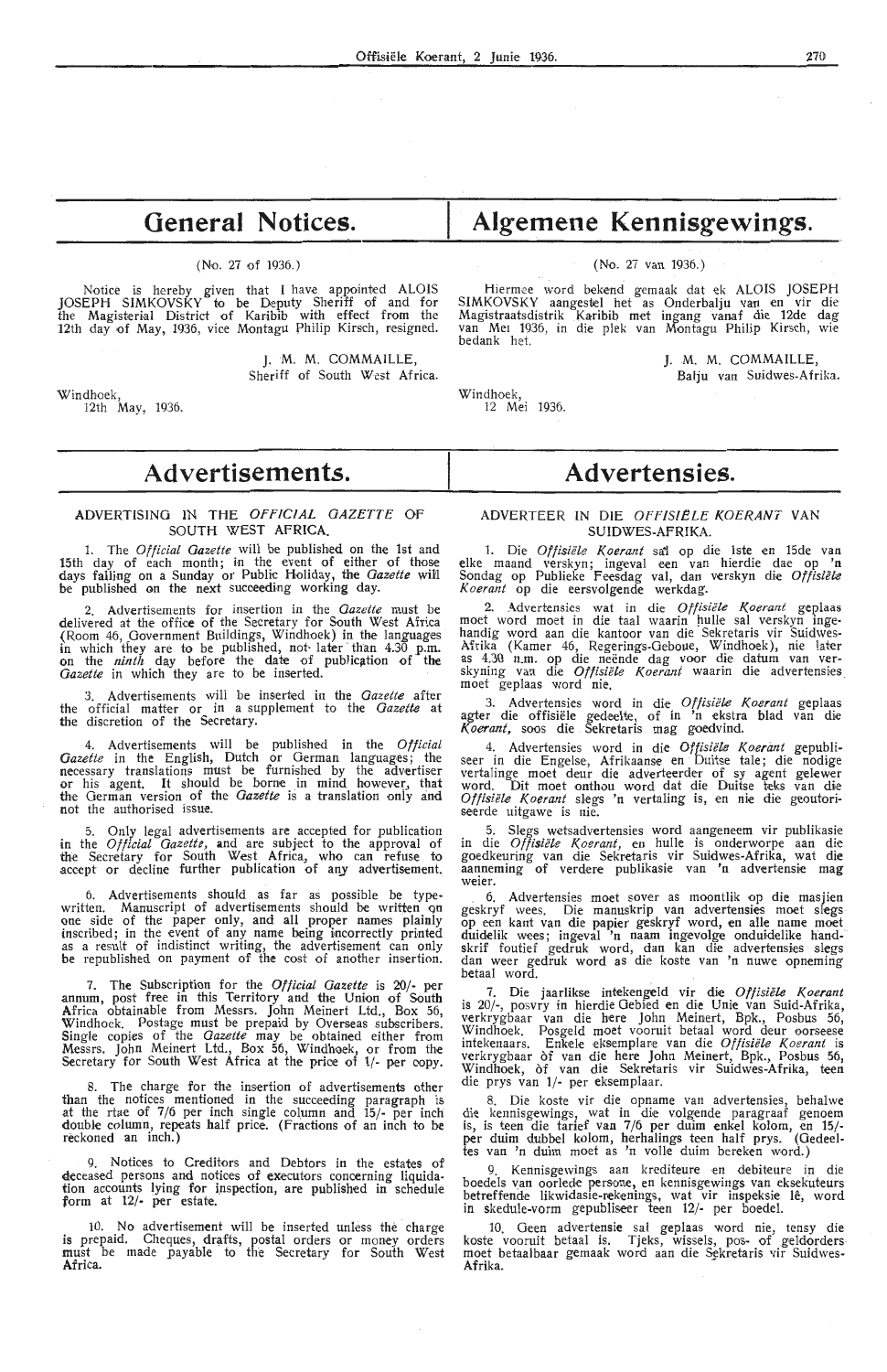NOTICES OF TRUSTEES AND ASSIGNEES. Pursuant to Section *ninety-nine*, Sub-section (2), of the Insolvency Act 1916, as applied to South West **Africa.** 

The liquidation accounts and plans of distribution or/ and contribution in the Assigned or Sequestrated Estates mentioned in the subjoined Schedule having been confirmed on the dates therein mentioned, notice is hereby given that<br>a dividend is in course of payment or/and a contribution in course of collection in the said Estates as set forth, and that every creditor liable to contribute is required to pay the trustee or assignee the amount for which he is liable at the address mentioned in the Schedule.

KENNISGEWING VAN KURATORS EN BOEDELBEREDDERAARS. Ingevolge artikel *neën-en-neëntig*, onderartikel (2J van die lnsolvensiewet. 1916, soos op Suidwes-Afrika toegepas.

Aangesien die likwidasierekenings en state van distribusie of/en kontribusie in die afgestane of gesekwestreerde boedels vermeld in die onderstaande Bylae op die daarin genoemde datums bekragtig is, word hiermee kennis gegee dat 'n diwident uitgekeer of/en 'n kontribusie in vermelde boedels ingevorder sal word, soos uiteengesit in die Bylae, en dat elke kontribusiepligtige skuldeiser die deur hom verskuldigde bedrag aan die kurator of boedelberedde<br>raar by die adres in die Bylae genoem, moet betaal.

*Form. No. 7 / Form. No. 7.* SCHEDULE - BYLAE.

| No. of<br>Estate<br>No. van<br>Boe d el | Name and Description<br>of Estate<br>Naam en Beskrywing<br>van Boedel | Date when<br>Account<br>Confirmed<br>Datum<br>waarop Re-<br>kening be-<br>kragtig is | Whether a Dividend is<br>being paid or Contri-<br>bution being collected.<br>or both<br>Of 'n diwident uitgekeer<br>word of 'n kontribusie<br>ingevord, word of beide | Name of Trustee or<br>Assignee<br>Naam van Kurator of<br>Boedelberedderaar | Full Address of Trustee<br>or Assignee<br>Volledige Adres van<br>Kurator of<br>Boedelberedderaar |
|-----------------------------------------|-----------------------------------------------------------------------|--------------------------------------------------------------------------------------|-----------------------------------------------------------------------------------------------------------------------------------------------------------------------|----------------------------------------------------------------------------|--------------------------------------------------------------------------------------------------|
| 458                                     | John Louis Alexander<br>Robinson, a general<br>dealer of Rehoboth     | 12/5/36                                                                              | Dividend is being paid                                                                                                                                                | E. Worms                                                                   | Windhoek<br>Box 18,                                                                              |

NOTICES OF TRUSTEES AND ASSIGNEES. Pursuant to Section *ninety-six*, Sub-section (2), of the Insolvency Act. 1916, as applied to South West Africa.

Notice is hereby given that the liquidation accounts and plans of distribution or/and contribution in the Estates mentioned in the subjoined Schedule will lie open at the offices therein mentioned for a period of fourteen days, or<br>such longer period as is therein stated, from the date mentioned in the Schedule or from the date of publ

KENNISGEWING VAN KURATORS EN BOEDELBEREDDERAARS. Ingevolge artikel ses-en-neëntig, onderartikel (2) van die Insolvensiewet 1916, soos op Suidwes-Afrika toegepas.

Kennis word hiermee gegee, dat die likwidasierekenings en state van distribusie of/en kontribusie in die boedels, vermeld in aangehegte Bylae, vir inspeksie deur skuldeisers in die vermelde kantore, gedurende 'n tydperk<br>van veertien dae of soveel langer, soos daarin vermeld, vanaf die datum, in die Bylae vermeld, of vanaf die

| No. of                                                                                                                                       | Date from which<br>Offices at which Account<br>Account will lie<br>will lie open                                   |
|----------------------------------------------------------------------------------------------------------------------------------------------|--------------------------------------------------------------------------------------------------------------------|
| Description of Account<br>Estate<br>Name and Description of Estate<br>Beskrywing<br>No. van<br>Naam en Beskrywing van Boedel<br>van Rekening | open<br>Datum vanaf wan-<br>Kantore waar Rekening vir<br>neer Rekening vir<br>inspeksie sal lê<br>inspeksie sal lê |
| Boedel<br>Master<br>Meester                                                                                                                  | Magistrate<br>From /Van<br>Magistraat                                                                              |
| Windhoek<br>Second and Final<br>Insolvent Estate of<br>450<br>Liquid. and Distrib.<br>A. M. Guether, Merchant of<br>Luderitz                 | Luderitz<br>2/6/1936                                                                                               |

P.O. Box 90,

KEETMANSHOOP.

NOTICE<br>is hereby given that the Second and Final Liquidation and Distribution Account in the matter of the REHOBOTH FARMER CREAMERY LTD. *i.* vol. Liquidation  $-$  No. C.P. 84  $-$  will lie for inspection of all interested persons at the Offioe of the Master of the High Court, Windhoek, and a duplicate ther.eof at the Offioe of the Magistrate, Rehoboth, for a period of fourteen days, reckoned from the 2nd June, 1936, after the expiration of which period, should no objection be lodged thereto, the account will be duly confirmed.

## E. WORMS, J. PRIFLINGER, Joint Liquidators.

Windhoek,<br>P.O. Box 18.

## NOTICE

is hereby given that GEORGE ISAACSON, carrying on business as a duly licensed General Dealer at Erven Nos. 177 and 177A, Kaiser Street, Keetmanshoop, intends to dispose of his said business to and in favour of ISAAC KANI-CHOWSKY of Keetmanshoop, and that after the expiration of 14 days from date of publication hereof application will be made to the Magistrate at Keetmanshoop for the transfer<br>of the said General Dealer's Licence accordingly.

Dated at Keetmanshoop, this 19th day of May, 1936.

ALEC E. RISSIK, Attorney for the Parties.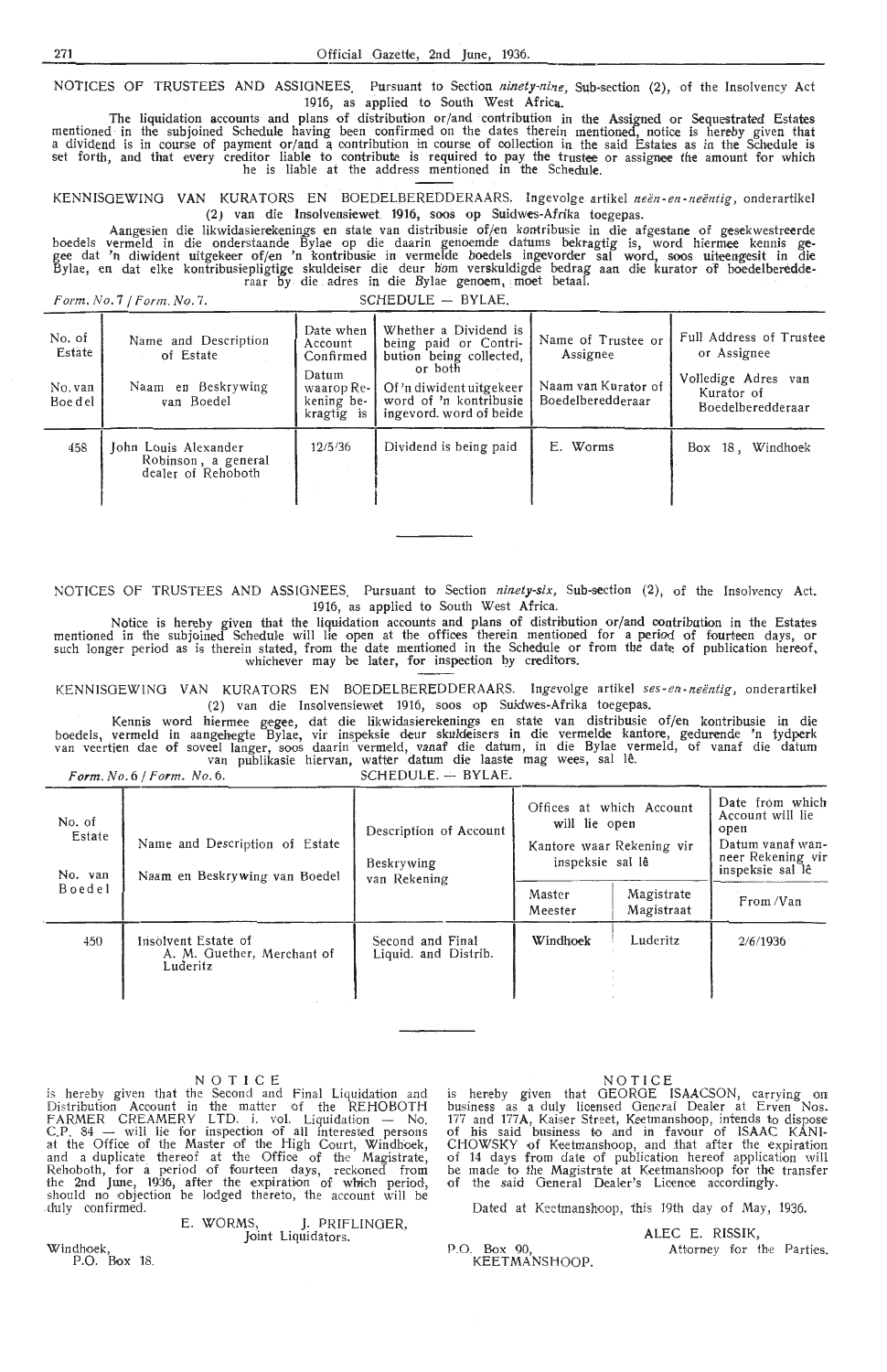.. Offisiele Koerant,. 2 Junie 1936. 272

SOTICES OF TRUSTEES AND ASSIGNEES. Pursuant to Section *ninety-four* of the Insolvency Act, 1916, as applied to South West Africa.

Notice is hereby given that fourteen days after the date hereof it is the intention of the Trustees or Assignees :of the Sequestrated or Assigned Estates mentioned in the subjoined Schedule . to apply to the Master of the High Court for an extension of time, as specified in the Schedule, within which to lodge a liquidation account and plan of distribution or/and contribution.

KENNISGEWING VAN KURATORS EN BOEDELBEREDDERAARS. Ingevolge Artikel *vier-en-neëntig* van die Insolvensi**e-W**et, 1916, soos toegepas op Suidwes-Afrika.

Kennis word hiermee gegee, dat die Kurators of Boedelberedderaars van die gesekwestreerde of afgestane Boedels, vermeld in die hieronder volgende Bylae, voornemens is, om veertien dae na datum hiervan die Meester van<br>die Hooggeregshof te versoek om 'n verlenging van die tyd genoem in die Bylae vir die indiening van 'n likwi rekening en plan van distribusie of/en kontribusie.

 $Form. No. 5 / Form. No. 5.$  SCHEDULE - BYLAE.

| No. of<br>Estate<br>No. van<br>Boe del | Name and Description<br>of Estate<br>Naam en Beskrywing<br>van Boedel                                  | Name of Trustee<br>or Assignee<br>Naam van Kurator<br>of Boedel-<br>beredderaar | Date of Trustee or<br>Assignee's<br>Appointment<br>Datum van Aan-<br>stelling van Kurators<br>of<br>Boedelberedderaars | Date when<br>Account due<br>Datum waarop!<br>Rekening inge-<br>dien moet word | Period of Extension<br>required<br>Tydperk van Verlenging<br>benodig | To whom<br>Application<br>will be made<br>Aan wie<br>Applikasie<br>gerig sal word |
|----------------------------------------|--------------------------------------------------------------------------------------------------------|---------------------------------------------------------------------------------|------------------------------------------------------------------------------------------------------------------------|-------------------------------------------------------------------------------|----------------------------------------------------------------------|-----------------------------------------------------------------------------------|
| 459                                    | Reinhard Heinrich<br>Adalbert Schneider,<br>a farmer of Okoson-<br>gomingo, district of<br>Otjiwarongo | Erich Worms                                                                     | 29/10/35                                                                                                               | 29/4/36                                                                       | 4 months                                                             | Master of the<br>High Court                                                       |

NOTICES OF TRUSTEES AND ASSIGNEES. Pursuant to Sections *forty* and *forty-one* of the Insolvency Act, 1916, as applied to South West Africa.

Notice is hereby given that a meeting of creditors will be held in the Sequestrated or Assigned Estate mentioned in the subjoined Schedule on the dates, at the times and places, and for the purposes therein set forth. M<del>e</del>etings in Windhoek will be held before the Master; elsewhere they will be held before the Magis**t**rate.

KENNISGEWINGS VAN KURATORS EN BOEDELBEREDDERAARS. Ingevolge artikels veertig en een-en-veertig van die Insolvensiewet 1916, soos op Suidwes-Afrika toegepas.

Hiermee word kennis gegee dat 'n byeenkoms van skuldeisers in die gesekwestreerde of afgestane Boedels, vermeld in die onderstaande Bylae op die datums, tye en plekke en vir die doeleindes daarin vermeld, gehou sal word. In Windhoek sal die byeenkomste voor die Meester en in ander plekke voor die Magistraat gehou word.<br> $\circ$ . 4. / Form. No. 4.

Form. No.  $4.$  / Form. No.  $4.$ 

| No. of<br>Estate    | Name and Description<br>of Estate                                   | Whether<br>Assigned or<br>Sequestrated<br>Of Boedel | Day, Date and Hour of Meeting  <br>Dag, Datum en Uur van<br>Byeenkoms |               |             | Place of<br>Meeting   | Object of Meeting                                     |
|---------------------|---------------------------------------------------------------------|-----------------------------------------------------|-----------------------------------------------------------------------|---------------|-------------|-----------------------|-------------------------------------------------------|
| No. van<br>B oe del | Beskrywing<br>Naam<br>en<br>van Boedel                              | Gesekwestreer<br>of Afgestaan is                    | Day(Dag)                                                              | Date<br>Datum | Hour<br>Uur | Plek van<br>Byeenkoms | Doel van Byeenkoms                                    |
| 453                 | Insolvent Estate<br>R. P. Brechlin, store-<br>keeper, of Kolmanskop | Sequestrated                                        | Monday                                                                | 15/6/36       | $10a$ . m.  | Luderitz              | To consider an offer<br>for the outstanding<br>debts. |

## LOST DEED OF TRANSFER NO. 501 / 1922.

NOTICE is hereby given that I intend applying for a certified copy of Deed of Transfer No. 501/1922 dated the 30th June, 1922, passed by MARIA FINKE (born Kierdorf) widow, in her capacity as Executrix Dative in the Estate<br>of her late husband HEINRICH FINKE in favour of MARIA FINKE (born Kierdorf) widow (subsequently married out of community of property to Anton Faden and now deceased), in respect of the following properties, namely:-

(1) Certain Erf No. 191,

- measuring One (1) hectare, Fifty-six (56) ares, Ninetynine (99) square metres,
- 

(2) Certain Erf No. 192, measuring One (1) hectare, Twenty-eight (28) ares, Forty-six (46) square metres,

both situate in Klein Windhoek in the Municipality and District of Windhoek. Windhoek.

All persons having objection to the issue of such copy are hereby requested to lodge the same in writing with the Registrar of Deeds at Windhoek within five weeks from the last publication of this Notice.

Dated at Windhoek on this the 16th day of May, 1936. OTTO ROESEMANN,

Executor Testamentary in the Estate of the late Maria Faden (born Kierdorf), formerly Finke.

**c/o** Justizrat Dr. Albert Stark,

P.O. Box 37, Kaiser Street, WINDHOEK.

## BEKANNTMACHUNG.

Es wird hierdurch bekannt gemacht, daB 14 Tage nach Veröffentlichung dieser Anzeige beim Magistrat in Karibib der Antrag gestellt werden wird, die Bäckerlizenz von E. R. LUBRECHT auf ALEXANDER AUGUST LANGENBERG in Usakos, Erf No. 6, zu übertragen.

## NOTICE

is hereby given that the First and Final Distribution and Liquidation Account of

## AFRICAN EMERALD CORPORATION LIMITED (in voluntary . Liquidation) (No. 87. C.P.)

has been duly confirmed on the 18th of May, 1936, by the Master of the High Court for South West Africa and that payments are being made in terms thereof.

P.O. Box 53, Hansa House, WINDHOEK, S.W.A. Dr. HANS HIRSEKORN, Liquidator.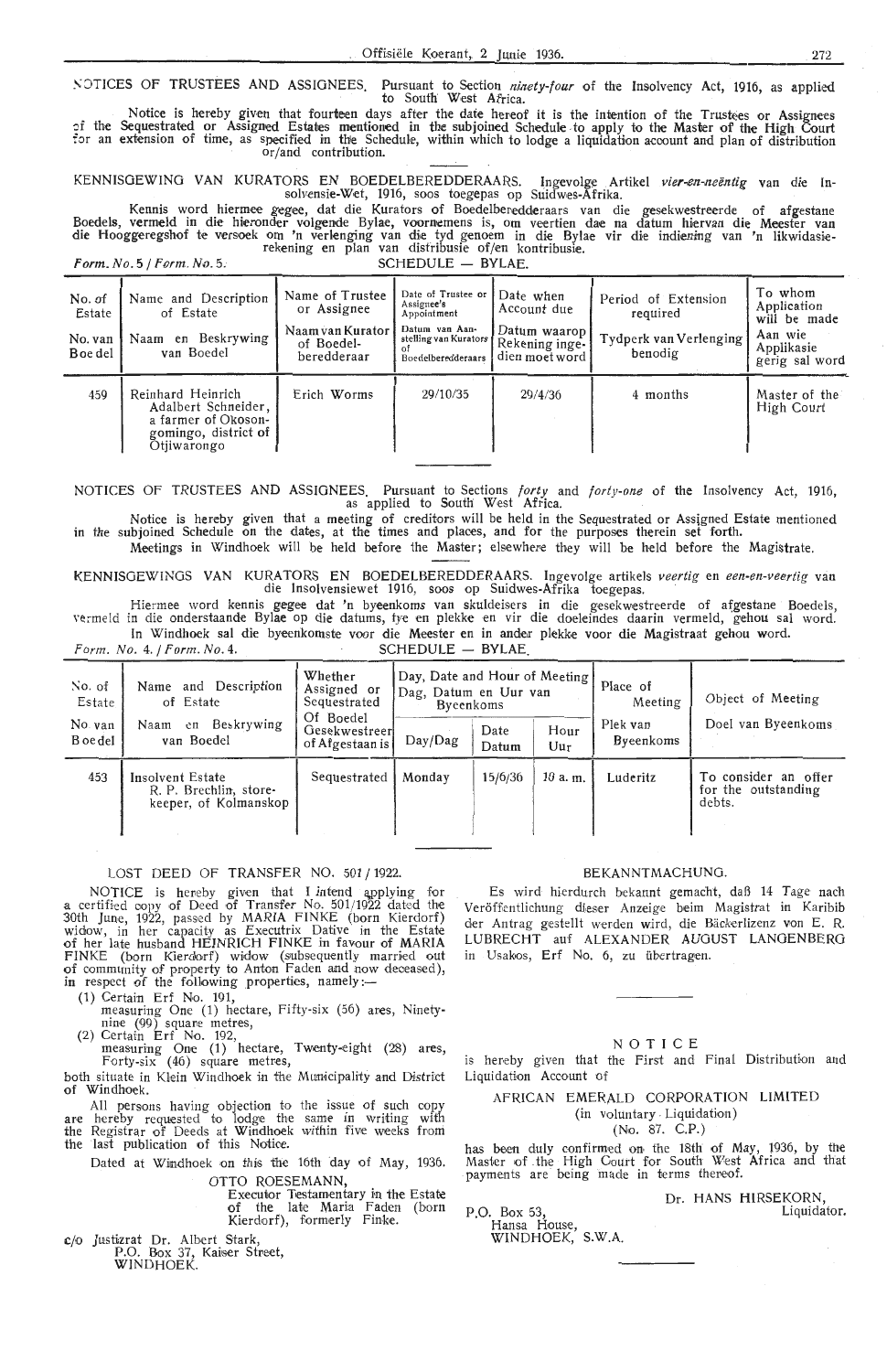# 273 Official Oazette, 2nd June, 1936.<br>ELECTION OF EXECUTORS AND TUTORS.

The Estates of the persons mentioned in the attached schedule being unreprescnfed, notice *is* hereby given to the surviving spouse (if any), next-of-kin, legatees, and credittors, and-in cases where the meeting is convened for **the**  election of Tutors-to the paternal and maternal relatives of the minors, and to all others whom these presents may concern, that meetings will be held in the several Estates at the times, dates, and places specified for the purpose of selecting some person or persons for approval by the Master of the High Court of South West Africa as fit and proper to be by him appointed Executors or Tutors, as the case may be. Meetings at Windhoek will be held before the Master, and in other places before the Magistrate.

J. M. M. COMMAILLE,<br>*Master of the High Court of South West Africa.* 

## VERKIESING VAN EKSEKUTEURS EN VOOGDE.

Aangesien die Boedels van die persone, vermeld in die aangehegte lys, nie verteenwoordig is nie, word hier-<br>mee kennis gegee aan die nagelate eggenoot (as daar een is) erfgename, legatarisse en skuldeisers, en—in gevalle w lende boedels op die vermelde tye, datums en plekke gehou sal word vir die doel om 'n persoon of persone te kies vir goedkeuring van die Meester van die Hooggeregshof van Suidwes-Afrika as geskik en bekwaam om deur hom as<br>eksekuteurs of voogde, soos die geval mag wees, aangestel te word. Byeenkomste te Windhoek word voor die Mee

**Meester** *van die Hooggeregshof van* **S.W.-Afrikll.** 

BYLAE.-SCHEDULE.

| Regisiered<br>Number<br>of Estate<br>Geregistr.<br>Nommer<br>van Boedel | Name of the Deceased<br>Surname<br>Naam van Oorledene<br>Famielienaam | Christian Name<br>Voornaam | Occupation<br>Beroep      | Date and Place<br>of Death<br>Datum en plek<br>van oorlyde | Date and Time<br>of Meeting<br>Datum en tyd<br>van byeenkoms | Place<br>of Meeting<br>Plek van<br>byeenkoms | Meeting Con-<br>vened for<br>election of<br><b>Byeenkoms</b><br>belê vir ver-<br>kiesing van |
|-------------------------------------------------------------------------|-----------------------------------------------------------------------|----------------------------|---------------------------|------------------------------------------------------------|--------------------------------------------------------------|----------------------------------------------|----------------------------------------------------------------------------------------------|
| Vol. 399                                                                | Vorwald                                                               | Paul Ernst                 | Farmer and<br>Hotelkeeper | $20/3/22$ at<br>Farm Friedenau,<br>Windhoek                | Tuesday,<br>$9/6/36$ at<br>10a.m.                            | Windhoek                                     | Executor<br>Dative                                                                           |

## NOTICE BY EXECUTORS CONCERNING LIQUIDATION ACCOUNTS LYING FOR INSPECTION: Section 68, . Act No. 24 of 1913, as applied to South West **Africa.**

Notice is hereby given that copies of the Administration and Distribution Accounts in the Estates specified in the attached Schedule will be open for the inspection of all persons interested therein for a period of 21 days (or longer if specially stated) from the dates specified, or from the date of publication hereof, whichever may be later, and **at**  the Offices of the Master and Magistrate as stated. Should no objection thereto be lodged with the Master during the period of inspection the Executors concerned will proceed to make payments in accordanoe therewith.

KENNISGEWING DEUR EKSEKUTEURS BETREFFENDE LIKWIDASIE-REKENINGS TER INSAGE. Artikel 68. Wet No. 24 van 1913, soos toegepas op Suidwes-Afrika.

Kennisgewing geskied hiermee dat duplikate van die Administrasie- en Distribusierekenings in die boedels vermeld in die navolgende Bylae, ter insage van al die persone, wat daarin belang het, op die kantore van die Meester<br>en die Magistraat, soos vermeld, gedurende 'n tydperk van drie weke (of langer indien spesiaal vermeld) vanaf<br>me daarteen by die Meester binne die vermelde tydperk ingedien word nie, sal die betrokke eksekuteurs oorgaan tot uitbetaling ooreenkomstig vermelde rekenings.

SCHEDULE - BYLAE.

| Estate No.<br>Boedel No. | ESTATE LATE<br>BOEDEL VAN WYLE                 | Beskrywing van<br>Rekening<br>Description of<br>Account | Date<br>Period<br>Datum<br>Tydperk | Office of the<br>Meester<br>Master | Kantoor van die<br>Magistraat<br>Magistrate | Name and Address of<br>Executor or authoriz, Agent<br>Naam en adres v. eksekuteur<br>of gemagtigde Agent |
|--------------------------|------------------------------------------------|---------------------------------------------------------|------------------------------------|------------------------------------|---------------------------------------------|----------------------------------------------------------------------------------------------------------|
| 1076                     | John Winter<br>Courtney Clarke                 | Second and Final<br>Liquidation and<br>Distrib. Account | $21 \text{ day}$<br>from<br>2/6/36 | Windhoek                           | Groot-<br>fontein                           | A. H. Miller, Agent for<br>Executor, c/o Dr. Hans<br>Hirsekorn, Hansa House,<br>Windhoek                 |
| 1693                     | Karl August Deckert                            | First and Final<br>Liquidation and<br>Distrib. Account  | $21$ days<br>from<br>2/6/36        | Windhoek                           | Groot-<br>fontein                           | J. H. Rathbone, Authorised<br>Agent of Executrix,<br>Box 43, Grootfontein                                |
| 1570                     | Maria Sophia Stander,<br>born Botha            | First and Final<br>Liquidation and<br>Distrib. Account  | 6,6/36                             | Windhoek                           | Gobabis                                     | Justizrat Dr. Albert Stark,<br>Attorneys for Executor<br>Testamentary, Box 37.<br>Kaiser Str., Windhoek  |
| 1612                     | Franz Hermann Guenther                         | First and Final                                         | 2/6/36                             | Windhoek                           | Otiiwa-<br>rongo                            | H. N. v. d. Made,<br>p.p. Executr. Testam.,<br>Box 500, Windhoek                                         |
| 1717                     | Johannes Walther                               | First and Final<br>Liquidation and<br>Distribution      | 21 days                            | Windhoek                           | Okahandja                                   | L. J. Haasbroek, Box 33,<br>Okahandja, Attorney for<br><b>Executor Testamentary</b>                      |
| 1855                     | Frederike Else Degenhardt,<br>born Blumenstein | First and Final<br>Liquidation and<br>Distrib. Account  | 2/6/36                             | Windhoek                           | --                                          | Justizrat Dr. Albert Stark,<br>Attorneys for Executor<br>Testamentary, Box 37,<br>Kaiser Str., Windhoek  |